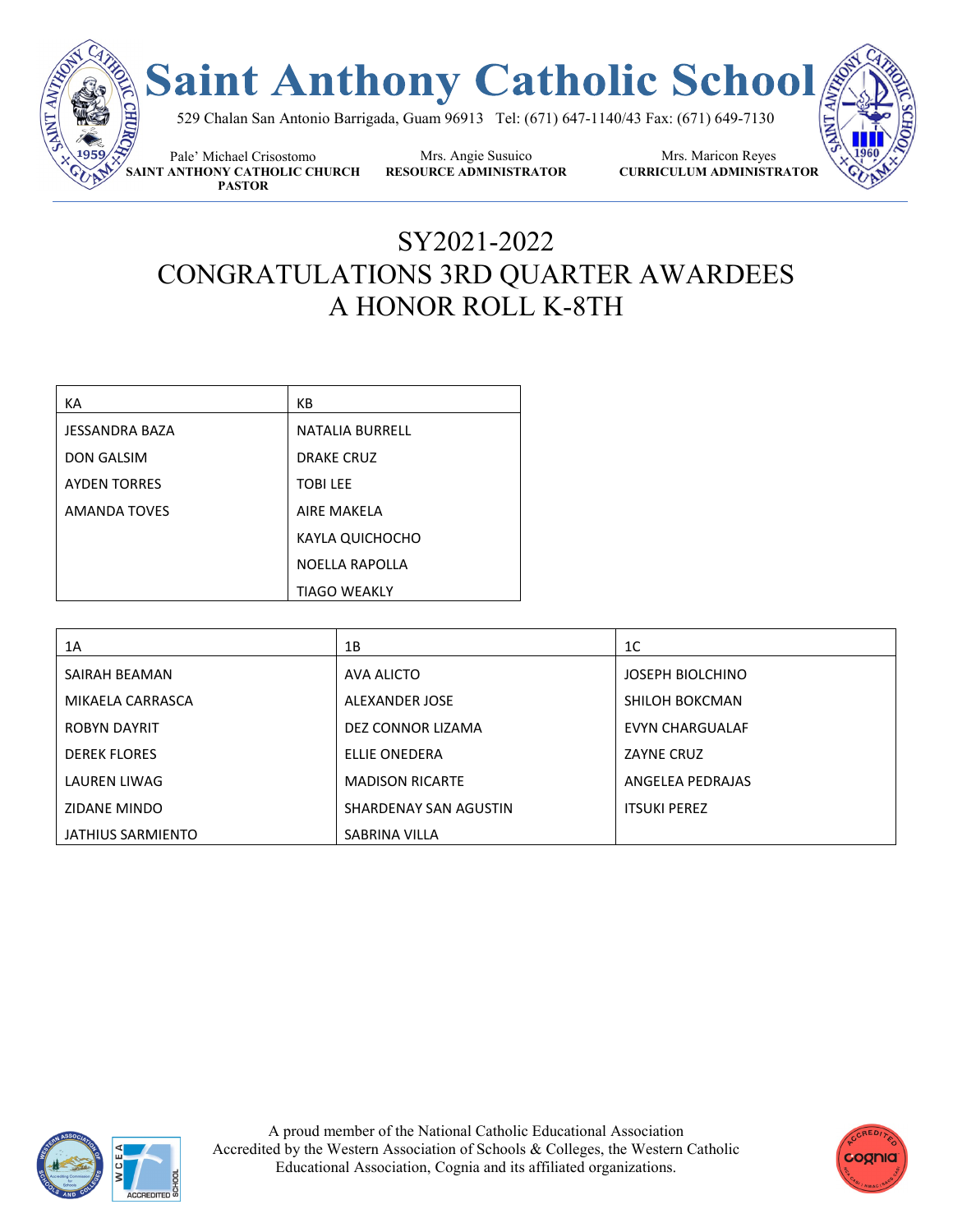| 2A                         | 2B                         | 2C                  |
|----------------------------|----------------------------|---------------------|
| <b>SAYURI MATANANE</b>     | <b>DEMILAINE BAISA</b>     | KIAN BENECARIO      |
| <b>VICTORIA NAGAL</b>      | <b>FRANCISCO CAISIDO</b>   | <b>KRISTEN CRUZ</b> |
| <b>JACOB PEREZ-JACKSON</b> | <b>KENDALL CRUZ</b>        | <b>RIANN CUNA</b>   |
| ELOISE SAN GIL             | <b>CARMEN DAMIAN</b>       |                     |
| ZI YU SHI                  | <b>MATTHEW DELA CRUZ</b>   |                     |
| <b>ELIJAH TOVES</b>        | <b>ALIYAH DELOS SANTOS</b> |                     |
| GEORGE VALDEZ, JR.         | <b>YSABELLA ECAL</b>       |                     |
|                            | <b>TEEGAN TOVES</b>        |                     |
|                            | <b>GAVIN VILLAMAYOR</b>    |                     |

| 3A                   | 3B                        | 3C                  |
|----------------------|---------------------------|---------------------|
| <b>RAHEEM BUTLER</b> | LUKE DELFIN               | FRANKLIN ALIG, JR.  |
| LIAM DIEGO           | <b>TATUM DELOS SANTOS</b> | <b>MARIA CRUZ</b>   |
| <b>REGAN TORRES</b>  | <b>CHLOE MATIENZO</b>     | <b>IHYUN HWANG</b>  |
|                      | <b>ASAHI PEREZ</b>        | <b>JOSEPH WHITE</b> |
|                      | <b>BRAEDEN-RYE TABLAN</b> |                     |
|                      | <b>LEILA TORRES</b>       |                     |
|                      | LAYLA VILLACORTA          |                     |
|                      | RIAH YAMAMOTO             |                     |

| 4A                    | 4B                    | 4C                       |
|-----------------------|-----------------------|--------------------------|
| <b>JASLEN AFLAGUE</b> | ZAYDIE MACARAEG       | ALEXANDER ALFORD         |
| SABIAN AGUON-CALVO    | <b>SYDNEY MADRAZO</b> | <b>GABRIEL AQUINO</b>    |
| KAYLA BOYD            | <b>ZARA RIVERA</b>    | <b>BROOKLYN BREWSTER</b> |
| <b>TAYDEM BURLAZA</b> |                       | <b>SILAS GATAN</b>       |
| AMAYA SABLAN          |                       | <b>LIAM HART</b>         |
| <b>TEIA TAN</b>       |                       | <b>JOHNELLE NAPALAN</b>  |
|                       |                       | <b>XAVIER QUINATA</b>    |
|                       |                       | <b>EZRI TAITANO</b>      |
|                       |                       | <b>KRIS AMBER TORRES</b> |



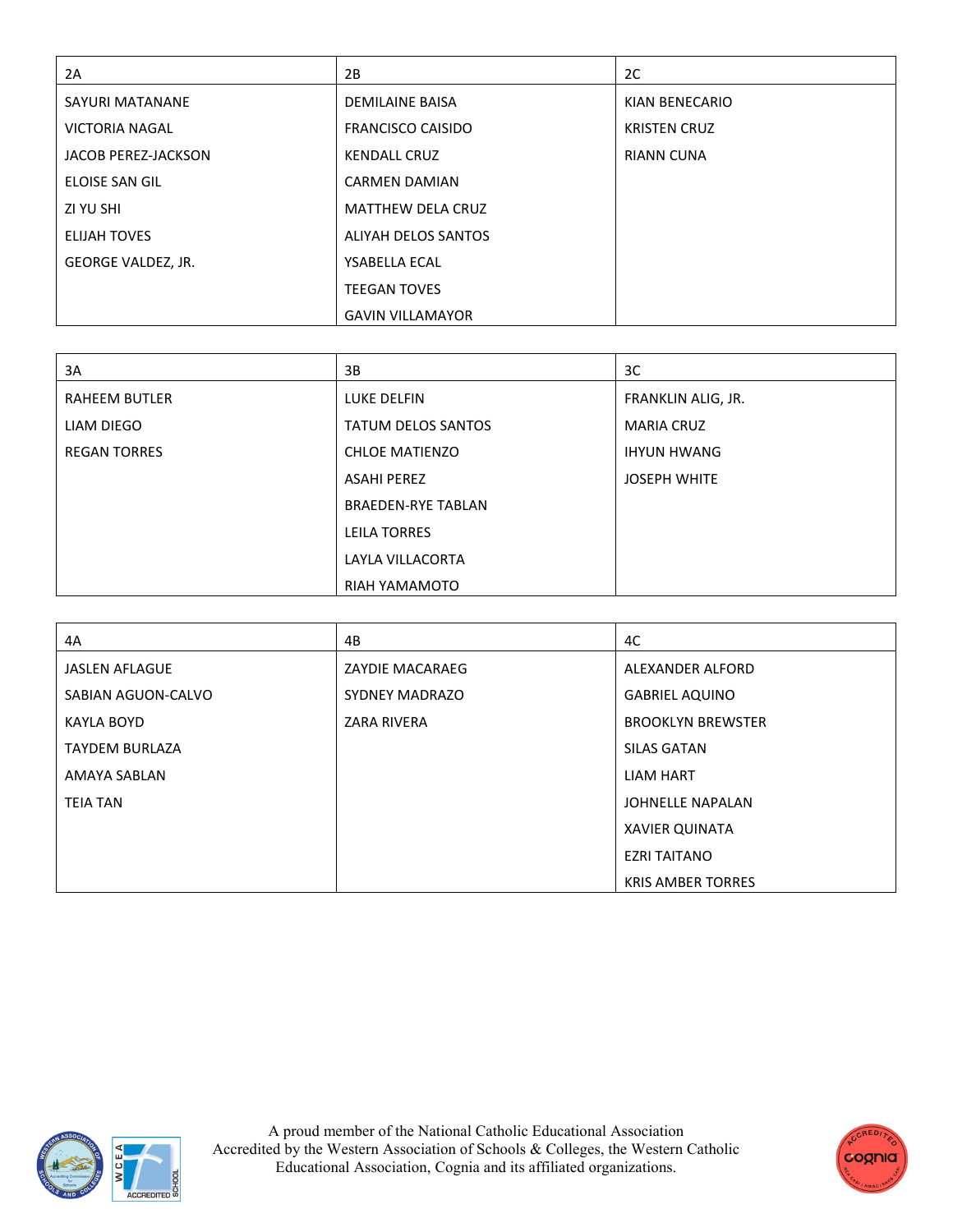| 5A                       | 5B                |
|--------------------------|-------------------|
| <b>RYAN CUNA</b>         | EMMA OOKA         |
| AVERY FELISAN            | <b>DEJA PEREZ</b> |
| ZIAH FRANCISCO           | RAYA SANCHEZ      |
| <b>CYRUS HAGEN</b>       |                   |
| <b>JESSIE HATTORI</b>    |                   |
| <b>KRISTINE LANUZA</b>   |                   |
| SOFIA PAZ                |                   |
| <b>BRYN EYANA TABLAN</b> |                   |

| 6A                         | 6B                     | 6C                      |
|----------------------------|------------------------|-------------------------|
| <b>JULIET AMBROSE</b>      | <b>TARIO BUTLER</b>    | <b>ALEXIA DELFIN</b>    |
| <b>NEVEAH ARNAIZ</b>       | <b>ISABELLA GALSIM</b> | RONICA FONTILLAS        |
| <b>MARIELLA BORCIONE</b>   | <b>MIA NISHIHIRA</b>   | <b>MARIAN HERNANDEZ</b> |
| ALEX JANG                  | HARUKI OKAMOTO         | <b>VEREN PANGELINAN</b> |
| DAVID O'CONNOR             | <b>JACOB SABLAN</b>    | <b>GERAIAS SABLAN</b>   |
| <b>JULIA PEREZ-JACKSON</b> | NOZOMI SHIMIZU         | <b>KAYLEE SALONGA</b>   |
| <b>ROSARIO EMELY</b>       | <b>ALINA TORRES</b>    | SOFIA ZABALA            |
| <b>RYLAND WEAVER</b>       | RAINA YAMAMOTO1        |                         |

| 7A                   | 7B                        | 7C                      |
|----------------------|---------------------------|-------------------------|
| JYACINTH ALEONAR     | ALONZO ACOSTA             | RYAN ALMARIO            |
| <b>SETH ALICTO</b>   | <b>KATHRYN CRUZ</b>       | SOPHIA AQUINO           |
| <b>JADELIN CRUZ</b>  | MELODEE HODOSKY           | <b>GAVIN BOYD</b>       |
| DIO MATT             | SELINA JACOB              | ELIZABETH CARLOS        |
| <b>ASHLEY SABLAN</b> | <b>GABRIELLA LUMANLAN</b> | <b>JOHN FEJERAN</b>     |
|                      | <b>ISABELLA RAMOS</b>     | <b>HUANG TERNENCE</b>   |
|                      | <b>DEION TAN</b>          | <b>JADEN MILAN</b>      |
|                      | <b>MADISON WALKER</b>     | <b>ELIAS MUNA</b>       |
|                      |                           | <b>KATE PEDRAJAS</b>    |
|                      |                           | <b>MADDIE PEREGRINO</b> |
|                      |                           | <b>KEVIN THAI</b>       |